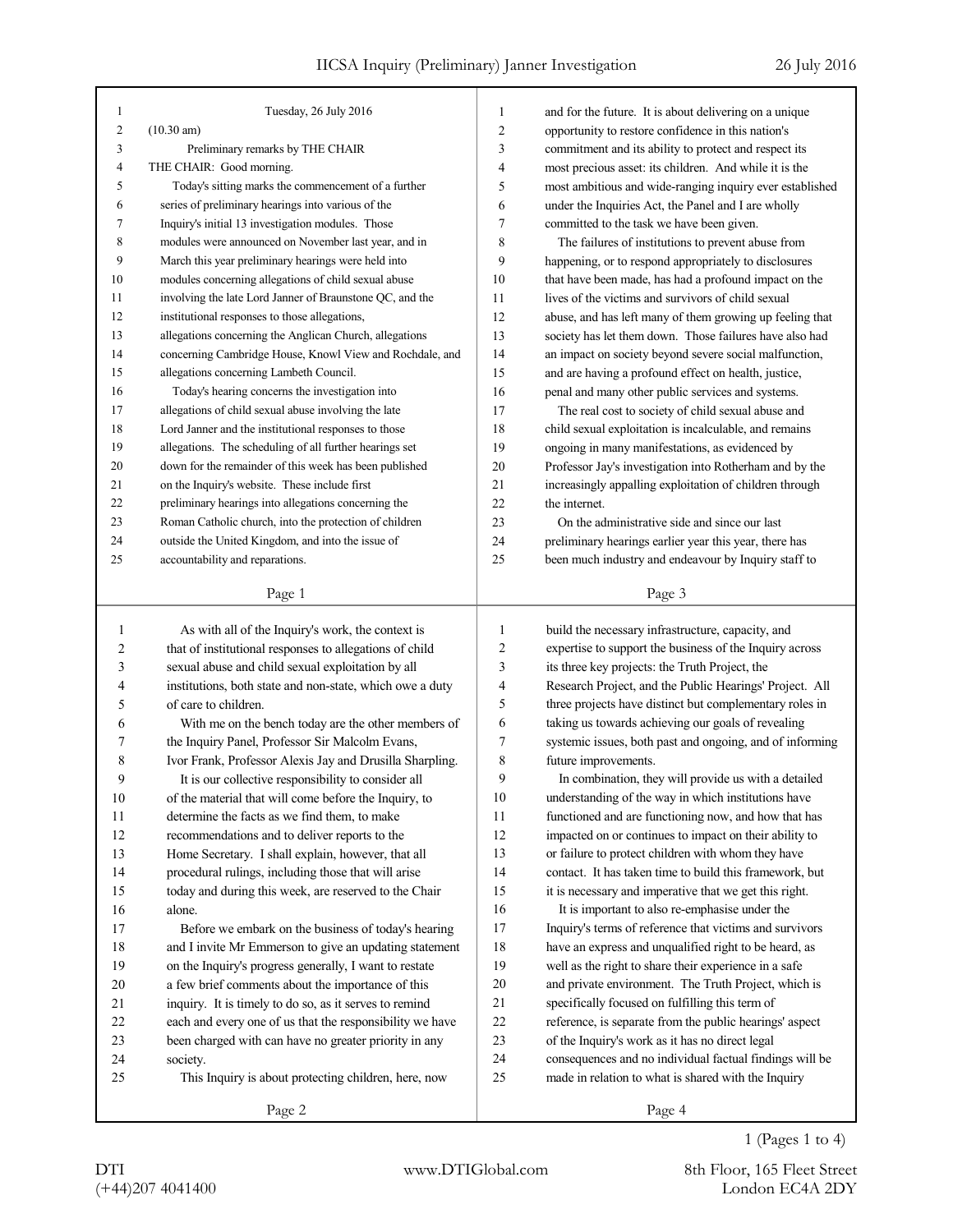| 1  | during the private session.                              | 1              | General remarks on the progress of the investigations by   |
|----|----------------------------------------------------------|----------------|------------------------------------------------------------|
| 2  | The information the Truth Project receives will,         | $\overline{c}$ | COUNSEL TO THE INQUIRY                                     |
| 3  | however, provide important data over time spans and      | 3              | MR EMMERSON: Madam, members of the Panel, before we embark |
| 4  | across a range of institutions. The Truth Project        | 4              | on the second preliminary hearing concerning alleged       |
| 5  | sessions are now underway and, in due course, the        | 5              | institutional failures in connection with allegations of   |
| 6  | Inquiry will publish, with the consent of those who have | 6              | child sexual abuse against the late Lord Janner of         |
| 7  | shared their experience, anonymised summaries of their   | 7              | Braunstone QC, I would like then to first take this        |
| 8  | experiences alongside our inquiry reports.               | $\,$ 8 $\,$    | opportunity to provide an update on a number of            |
| 9  | This approach is very much in line with the tried        | 9              | substantive and procedural matters that touch upon all     |
| 10 | and tested private hearings of the successful Australian | 10             | 13 of the Inquiry's investigations.                        |
| 11 | Royal Commission of Inquiry into Institutional Child     | 11             | My intention is to deal with these general issues          |
| 12 | Sexual Abuse in Australia.                               | 12             | now, firstly in order to avoid repeating them in detail    |
| 13 | I turn now to briefly comment on the work of our         | 13             | in each of the subsequent hearings, and, secondly, so      |
| 14 | research team. The Research Project's purpose is to      | 14             | that all the core participants in all of the preliminary   |
| 15 | assist and inform our current investigations, to help    | 15             | hearings this week can be made aware of them when the      |
| 16 | scope and define our future investigations, and to       | 16             | transcript of today's hearing is published later this      |
| 17 | assist us in publishing original research on child       | 17             | afternoon.                                                 |
| 18 | sexual abuse and child sexual exploitation.              | 18             | Madam, since our preliminary hearings in March, we         |
| 19 | In terms of the publication of our work, it is our       | 19             | have made substantial progress in all 13 of our active     |
| 20 | intention to publish two forms of regular annual report. | 20             | investigations. Core participant applications have now     |
| 21 | As I said in my opening statement in July 2015, we will  | 21             | been opened in 7 of the 13 investigations. We have         |
| 22 | report annually on progress across all of the Inquiry's  | 22             | received 229 applications for core participant status,     |
| 23 | work streams. We are planning to publish an updating     | 23             | and you have so far designated 188 core participants.      |
| 24 | report on these matters towards the end of 2016. In      | 24             | Evidence-gathering is well advanced; we have received      |
| 25 | addition, we will also earlier be publishing an annual   | 25             | around 35,000 documents which the legal team have been     |
|    |                                                          |                |                                                            |
|    | Page 5                                                   |                | Page 7                                                     |
| 1  | business update on the Inquiry's activities for the year | 1              | analysing in preparation for the public hearings.          |
|    |                                                          |                |                                                            |
|    |                                                          |                |                                                            |
| 2  | past, together with a statement of its intended          | 2              | In addition, as you indicated a moment ago, Madam,         |
| 3  | activities for the coming year.                          | 3              | the work of the Inquiry's research team is contributing    |
| 4  | In addition to these two annual reports, and as we       | 4              | continually to the investigations by providing material    |
| 5  | work on each of the 13 initial investigation modules and | 5              | on background and context to child abuse in a variety of   |
| 6  | conclude that work, we will separately issue a report of | 6              | institutional settings, and has completed a number of      |
| 7  | our findings on each. These individual investigation     | 7              | valuable internal research projects.                       |
| 8  | reports will include tangible and achievable             | 8              | The Inquiry's Truth Project is now well underway,          |
| 9  | recommendations so that the Inquiry's process will be    | 9              | with sessions already taking place in the northwest and    |
| 10 | itself acting as an engine for driving accountability    | 10             | sessions due to commence in the northeast in August and    |
| 11 | and change as we go.                                     | 11             | in Wales in autumn.                                        |
| 12 | In reporting in these three separate ways -- by          | 12             | As you have explained on a number of occasions,            |
| 13 | annual progress reports, by annual business reports and  | 13             | Madam, and as you repeated this morning, the               |
| 14 | by separate investigation reports -- I believe that we   | 14             | Truth Project is in no sense a fact-finding exercise.      |
| 15 | will strike the right balance between doing our work as  | 15             | It is designed to provide an opportunity for those who     |
| 16 | thoroughly and as carefully as it deserves and also      | 16             | wish to report and describe to the Inquiry their           |
| 17 | doing it transparently in a way that keeps the public up | 17             | experiences of child sexual abuse in an institutional      |
| 18 | to date on our progress.                                 | 18             | context. Where appropriate, these reports are then         |
| 19 | So, ladies and gentlemen, that concludes all that        | 19             | referred to the police for investigation, and it is an     |
| 20 | I had wished to say to you by way of preliminary         | 20             | important function of the Truth Project that it may in     |
| 21 | remarks, and I will now call on Mr Emmerson, Counsel to  | 21             | certain circumstances bring unreported allegations to      |
| 22 | the Inquiry, to make some opening remarks of his own and | $22\,$         | the attention of the police for investigation.             |
| 23 | to address the Panel on the specifics of today's         | $23\,$         | The Inquiry has so far received more than 2,200            |
| 24 | business.                                                | 24             | communications from members of the public. Many of them    |
| 25 | Yes, Mr Emmerson?                                        | 25             | making direct allegations of abuse. The number of          |
|    | Page 6                                                   |                | Page 8                                                     |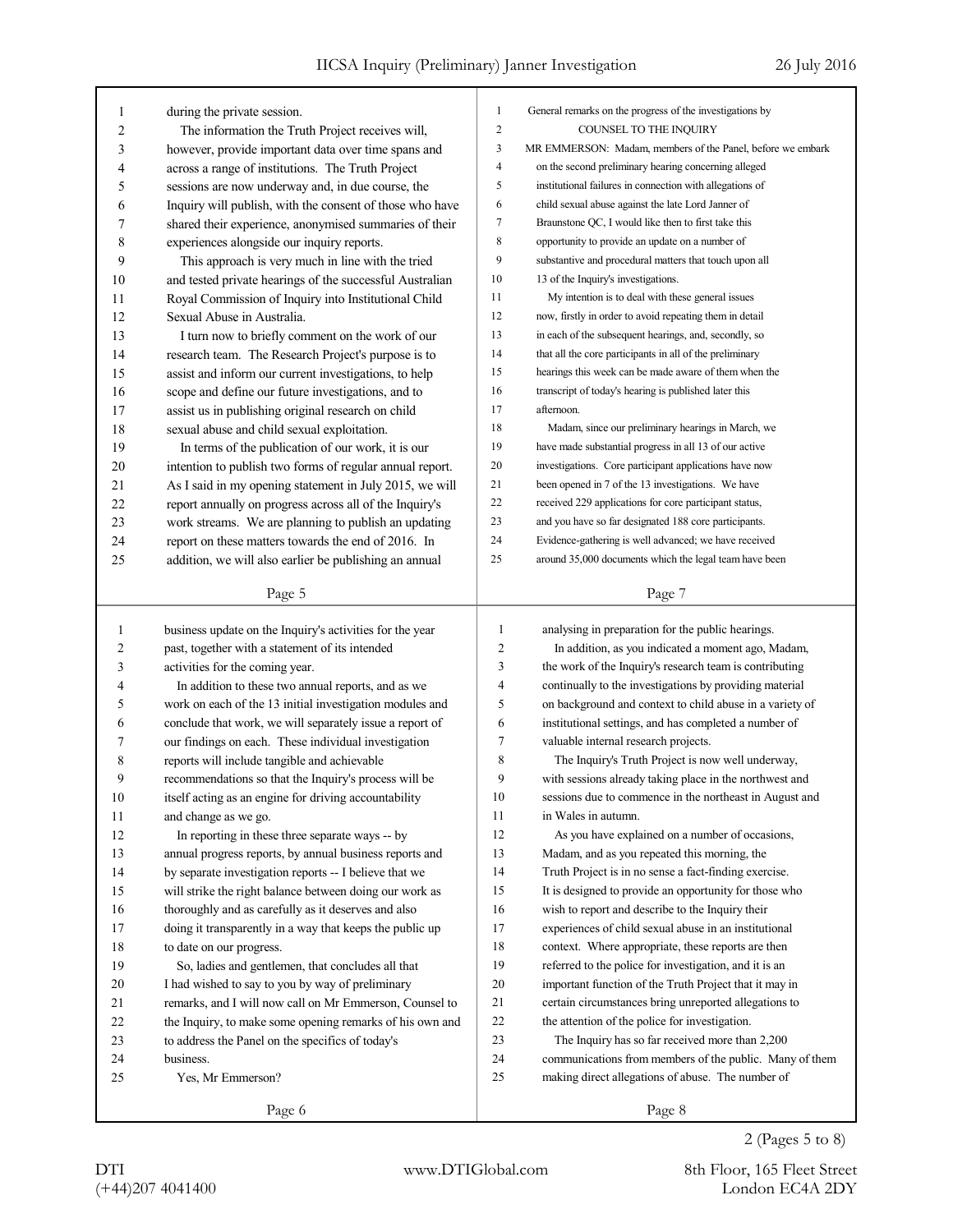| 1      | communications has been increasing as the Inquiry        | 1      | and, once that consultation window has closed, the       |
|--------|----------------------------------------------------------|--------|----------------------------------------------------------|
| 2      |                                                          | 2      | Inquiry will hold a separate and independent seminar on  |
|        | progresses with its work and, at the present time, we    |        |                                                          |
| 3      | are receiving an average of 80 to 100 communications     | 3      | mandatory reporting in order to discuss and ventilate    |
| 4      | a week, and are making an average of between 20 and 25   | 4      | the issues and arguments in a public setting and not     |
| 5      | police referrals each week.                              | 5      | merely in an executive context considering written       |
| 6      | The Inquiry has a free and confidential witness          | 6      | submissions.                                             |
| 7      | support service which will in due course be available to | 7      | May I turn now to the 13 specific investigations         |
| 8      | everyone who is asked by the Inquiry to be a witness.    | 8      | that are currently underway. A number of matters arise   |
| 9      | Support workers are now on hand to provide emotional     | 9      | that affect the conduct of all our investigations.       |
| 10     | support to witnesses by telephone or face to face, and   | 10     | First, following submissions on broadcasting at the last |
| 11     | counselling sessions are also available. The aim is to   | 11     | preliminary hearings, you ruled, Madam, that the public  |
| 12     | support witnesses in their engagement with the Inquiry,  | 12     | hearings will be live-streamed. The live-stream will be  |
| 13     | and more details of the service will be provided to all  | 13     | subject to a five-minute delay to enable inappropriate   |
| 14     | core participants in all investigations in the coming    | 14     | material to be edited from the broadcast, and you also   |
| 15     | weeks.                                                   | 15     | provisionally decided on an approach to protective       |
| 16     | Madam, in your opening statement you made                | 16     | measures for anonymised core participants and witnesses. |
| 17     | a commitment that the Inquiry would use a variety of     | 17     | Your provisional view was that they should give their    |
| 18     | different methods in order to investigate the vast       | 18     | evidence in the hearing room without a screen, but that  |
| 19     | terrain set out by the terms of reference. One of those  | 19     | they would not be filmed, their voices would be          |
| 20     | commitments was that the Inquiry would publish a series  | 20     | distorted in any live-stream, and the press and public   |
| 21     | of issues papers on current topics and debates concerned | 21     | would be excluded from the hearing room during the       |
| 22     | with the identification and prevention of child sexual   | 22     | testimony of anonymised witnesses.                       |
| 23     | abuse. The aim of these papers is to give organisations  | 23     | There are two further points I should emphasise in       |
| 24     | and individuals an opportunity to make submissions on    | 24     | relation to the broadcasting ruling. First, we are not   |
| 25     | particular topics within a defined period in order to    | 25     | yet at the stage in relation to these investigations of  |
|        |                                                          |        |                                                          |
|        | Page 9                                                   |        | Page 11                                                  |
|        |                                                          |        |                                                          |
|        |                                                          |        |                                                          |
| 1      | contribute to policy-making.                             | 1      | identifying with certainty which witnesses will in due   |
| 2      | In an important development of the Inquiry's work,       | 2      | course be called to give live evidence at the public     |
| 3      | the first round of issues papers are to be published     | 3      | hearings, so we have not yet invited submissions on the  |
| 4      | next week. The first two papers invite views on the      | 4      | protective measures aspects of the ruling, either in     |
| 5      | adequacy of the civil justice system and the system for  | 5      | writing or during these preliminary hearings.            |
| 6      | awarding criminal compensation as means of achieving     | 6      | The second point relates to subsequent                   |
| 7      | accountability and reparation for victims and survivors  | 7      | investigations that were not directly the subject of the |
| 8      | of child sexual abuse. Once the consultation process is  | 8      | original broadcasting ruling. You decided, Madam, that   |
| 9      | complete in both of those papers, the Inquiry will hold  | 9      | any decision you took in relation to broadcasting in one |
| $10\,$ | public seminars at which key issues are debated so that  | $10\,$ | investigation should not bind the Inquiry or the         |
| 11     | the Panel can reach evidence-based conclusions. Further  | 11     | core participants in other investigations. You           |
| 12     | issues papers will of course follow in due course.       | 12     | indicated that you would hear submissions on the issue   |
| 13     | As you and the Panel are well aware, Madam, the          | 13     | from core participants in each investigation at the      |
| 14     | Home Office last week published a substantial            | 14     | appropriate time. You made it clear, unsurprisingly,     |
| 15     | consultation paper related to the vexed question of      | 15     | that the factors you would take into account in each     |
| 16     | mandatory reporting of suspicions of child sexual abuse, | 16     | instance were unlikely to change materially and that the |
| 17     | an issue on which opinions in the field are sharply      | 17     | approach taken in the original broadcasting ruling was   |
| 18     | divided.                                                 | 18     | likely to be the approach that you would direct the      |
| 19     | The paper focuses, among other things, on how to         | 19     | Inquiry to take at future public hearings, but you       |
| 20     | address issues in relation to identification, reporting, | 20     | emphasised the importance of enabling core participants  |
| 21     | assessment and information sharing, and is               | 21     | to make submissions particular to individual             |
| 22     | a comprehensive opportunity for those with experience or | $22\,$ | investigations in an effort to seek to persuade you to   |
| 23     | ideas or information relevant to policy-making in this   | 23     | take a different approach.                               |
| 24     | field to bring those ideas to the consultation process.  | 24     | During the course of this week, preliminary hearings     |
| 25     | The closing date for submissions is 13 October 2016      | 25     | will take place in relation to three investigations that |
|        | Page 10                                                  |        | Page 12                                                  |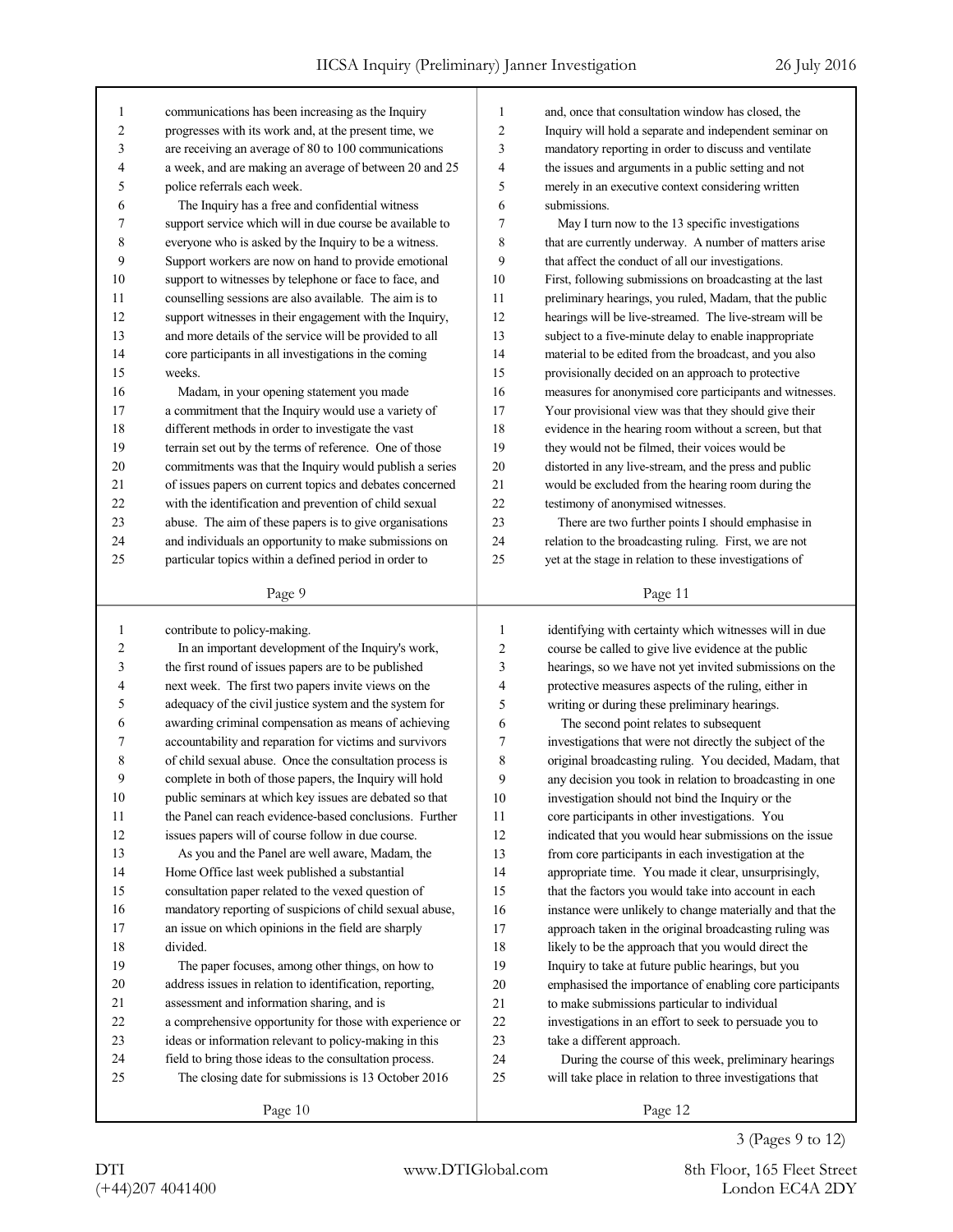| 1  | were not the subject of the original broadcasting        | 1              | representations apply across all investigations. At the  |
|----|----------------------------------------------------------|----------------|----------------------------------------------------------|
| 2  | ruling: the investigation into the Catholic church, the  | $\overline{c}$ | end of last week, we received notification from          |
| 3  | investigation into the sexual abuse of child migrants,   | 3              | Guardian News and Media Limited that the media no longer |
| 4  | and the investigation into accountability and            | 4              | proposes to contest or make submissions on the           |
| 5  | reparations. Core participants in those investigations   | 5              | provisional order for the purposes of today's hearing.   |
| 6  | will therefore need to be given a suitable opportunity   | 6              | They do, however, reserve the right to raise specific    |
| 7  | to make any representations they wish to make on the     | 7              | issues in due course relating to the scope and           |
| 8  | broadcasting arrangements.                               | 8              | application of the order where they consider this to be  |
| 9  | I move now, if I may, to the question of anonymity.      | 9              | necessary in accordance with the principles of open      |
| 10 | At the last preliminary hearings, core participants were | 10             | justice. In light of that approach, the media group are  |
| 11 | invited to make anonymity applications. The majority of  | 11             | not represented here today.                              |
| 12 | complainant core participants have requested anonymity.  | 12             | I obviously will not be asking you to make a ruling      |
| 13 | Their applications have you now been provisionally       | 13             | on the restriction order at this stage, but rather to    |
| 14 | determined by the making of a draft restriction order    | 14             | wait until after all core participants in all the        |
| 15 | that gives anonymity to all complainant                  | 15             | hearings this week have had the opportunity to make      |
| 16 | core participants.                                       | 16             | submissions on it. If you are minded to maintain your    |
| 17 | The Inquiry considers that a general restriction         | 17             | original decision, or indeed if you decide to vary it,   |
| 18 | order is justified because the complainant core          | 18             | I will ask you to make a final order after the           |
| 19 | participants will in almost all cases be entitled to     | 19             | conclusion of this week's hearings.                      |
| 20 | statutory anonymity under the Sexual Offences            | 20             | The third general matter I need to address is the        |
| 21 | (Amendment) Act 1992. The Act sets out in section 2 the  | 21             | redaction of documents prior to disclosure by the        |
| 22 | list of offences to which it applies, and the list       | 22             | Inquiry to core participants. Redaction will be          |
| 23 | includes a number of child sex offences. The             | 23             | necessary in order to preserve anonymity and to ensure   |
| 24 | restriction order therefore protects the right of the    | 24             | that we do not publish individuals' personal details.    |
| 25 | complainant core participants to statutory anonymity,    | 25             | The Inquiry has published a protocol on redaction on its |
|    |                                                          |                |                                                          |
|    | Page 13                                                  |                | Page 15                                                  |
|    |                                                          |                |                                                          |
|    |                                                          |                |                                                          |
| 1  | and prevents the Inquiry from incurring what would       | 1              | website, and recently circulated draft guidance on       |
| 2  | otherwise be criminal liability under the Act.           | 2              | redaction to core participants. They will be invited to  |
| 3  | There may be a small number of cases in which            | 3              | make submissions on this guidance during the course of   |
| 4  | a complainant core participant has not so far            | 4              | each preliminary hearing, unless such submissions are    |
| 5  | particularised the allegations of sexual offending to    | 5              | received in writing.                                     |
| 6  | the degree that would enable the Inquiry to establish    | 6              | Summarising the guidance very briefly, it is             |
| 7  | the precise nature of the offence that may have been     | 7              | proposed that, first of all, the names and personal      |
| 8  | committed under the schedule to the 1992 Act. You have   | 8              | details of all anonymised core participants are redacted |
| 9  | taken the view, Madam, that it would not be desirable to | 9              | and ciphered.                                            |
| 10 | request further specific information at this stage about | 10             | Secondly, that the names of individuals convicted of     |
| 11 | the nature of the offending in this very small number of | 11             | child sexual abuse will not be redacted.                 |
| 12 | cases, and that it is in the public interest to make     | 12             | Thirdly, that the identities of individuals who are      |
| 13 | a restriction order that covers all complainants. Of     | 13             | alleged to have committed child sexual abuse will be     |
| 14 | course, it is open to complainants to waive anonymity,   | 14             | redacted and ciphered, unless their identity is very     |
| 15 | and some have indicated that they intend to do so.       | 15             | widely known, for example where their name has been      |
| 16 | The restriction order has been circulated to all         | 16             | widely published in the regulated media in connection    |
| 17 | core participants and to the media for comment.          | 17             | with allegations of abuse such that the allegations are  |
| 18 | Core participants will be given the opportunity to make  | 18             | fully in the public domain.                              |
| 19 | representations on it at each of the preliminary         | 19             | Employees of institutions who are not alleged to         |
| 20 | hearings, including the one that we are shortly to       | 20             | have been involved in sexual abuse will not generally be |
| 21 | embark upon.                                             | 21             | redacted unless there is a specific good reason to do    |
| 22 | A number of media organisations, collectively            | 22             | SO.                                                      |
| 23 | represented by Guardian News and Media Limited, have     | 23             | Children, other than core participants, whose names      |
| 24 | submitted a brief note making representations in         | 24             | appear in the evidence, will be redacted and we will     |
| 25 | relation to the provisional restriction order. Those     | 25             | apply a cipher if their identity is relevant to the      |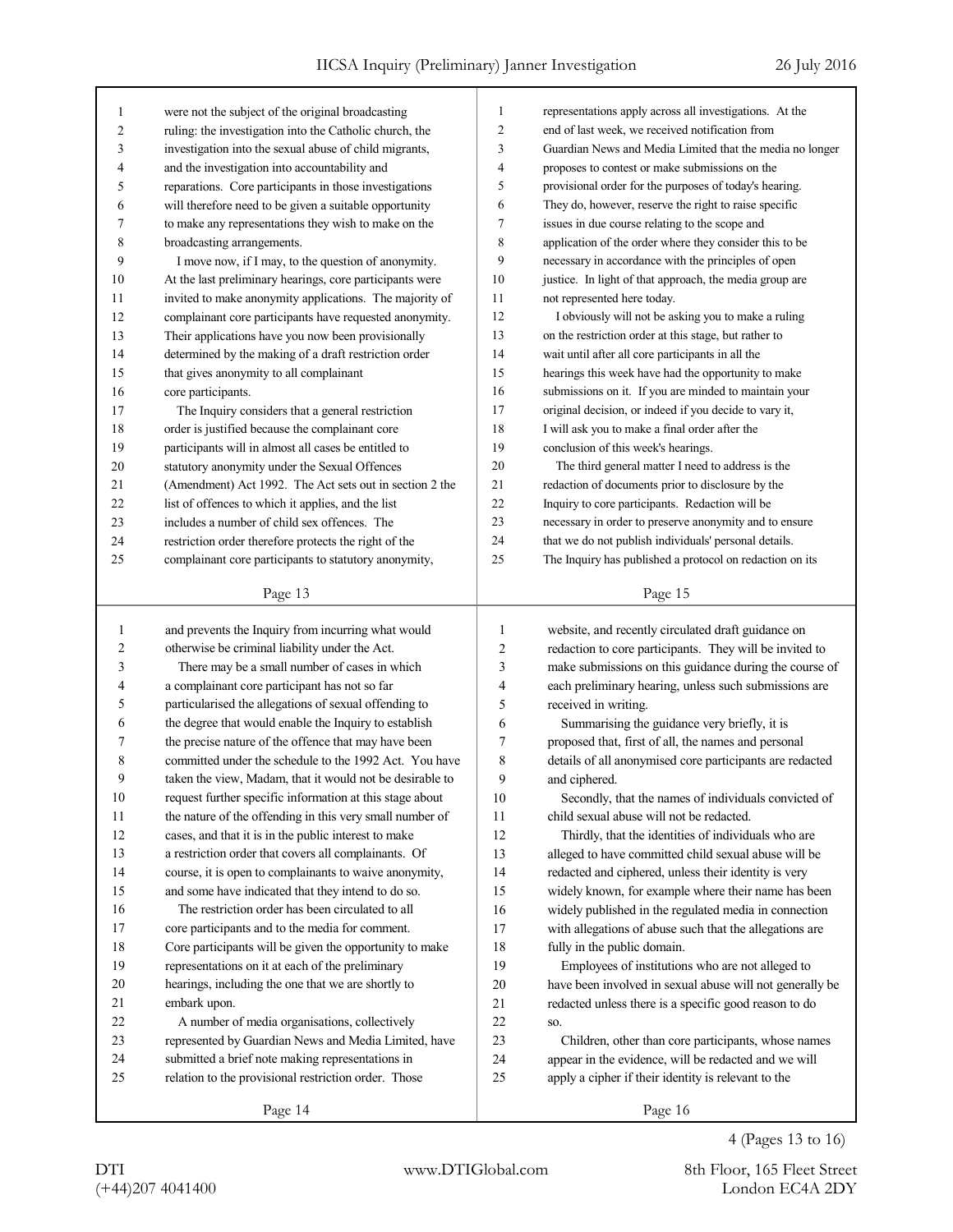| 1  | investigation.                                            | 1              | difficult to predict exactly, not knowing the material     |
|----|-----------------------------------------------------------|----------------|------------------------------------------------------------|
| 2  | Lastly, as regards the draft guidance on redaction,       | 2              | that will form the basis of the core material, but we      |
| 3  | the Crown Prosecution Service have made some short        | 3              | envisage a difficulty in this respect.                     |
| 4  | generic submissions in writing that apply across all      | 4              | No core participant, and the inquiry most certainly,       |
| 5  | investigations, including those that are the subject of   | 5              | will want to reveal that material that they are seeking    |
| 6  | this week's hearings. In order to avoid those             | 6              | to redact, but it seems to us at least a real              |
| 7  | submissions being repeated, and with a view to ensuring   | 7              | possibility, because of the factual matrix that the        |
| 8  | that they are fully in the public domain, I have invited  | 8              | Inquiries are looking into, that anonymous material will   |
| 9  | Mr Brown just to say a few words about the Crown          | 9              | become a source of knowledge ultimately.                   |
| 10 | Prosecution Service's position.                           | 10             | Now, as I said, I think we only respectfully suggest       |
| 11 | THE CHAIR: Thank you.                                     | 11             | that careful consideration is given to that potential      |
| 12 | Mr Brown?                                                 | 12             | problem referred to, I think, as jigsaw identification     |
| 13 | Submissions on behalf of the Crown Prosecution Service by | 13             | or suchlike, because I think it is bound to arise, but     |
| 14 | MR EDWARD BROWN QC                                        | 14             | they are practical problems that I am sure can be dealt    |
| 15 | MR BROWN: I'm grateful for being given the opportunity.   | 15             | with as best as possible. It won't be perfect, but it      |
| 16 | They are really practical difficulties that we foresee    | 16             | will be a difficulty that I am sure we will all be able    |
| 17 | as the Inquiry progresses.                                | 17             | to overcome.                                               |
| 18 | The CPS, of course, is one of the principle               | 18             | THE CHAIR: Thank you, Mr Brown. Clearly the starting point |
| 19 | providers of information, as well as being                | 19             | will be for all counsel concerned to work as responsibly   |
| 20 | a core participant in some of the investigations. We      | 20             | and assiduously together as they can to try to ensure      |
| 21 | will of course identify suggested redactions,             | 21             | that nothing falls through a crack, so to speak.           |
| 22 | particularly of names and details and the like, where we  | 22             | MR BROWN: Of course.                                       |
| 23 | think it is appropriate. Of course, it will be, in the    | 23             | THE CHAIR: If, with the best will in the world, something  |
| 24 | end, for the Inquiry teams to decide upon particular      | 24             | does, then I would expect it to be raised with me          |
| 25 | anonymity, using the guidance that you have given         | 25             | immediately so that some remedial steps or further         |
|    |                                                           |                |                                                            |
|    | Page 17                                                   |                | Page 19                                                    |
|    |                                                           |                |                                                            |
|    |                                                           |                |                                                            |
| 1  | yourselves, in a way.                                     | 1              | orders could be made to deal with the matter.              |
| 2  | However, we won't be aware, of course, of the             | $\overline{c}$ | MR BROWN: Yes.                                             |
| 3  | ultimate result of the decisions of anonymity, and        | 3              | THE CHAIR: But I'm quite confident that counsel will work  |
| 4  | where, for example, the Crown Prosecution Service or      | $\overline{4}$ | very responsibly together on both of these practical       |
| 5  | potentially the police, as another provider of            | 5              | issues, counsel to the parties you have referred to and    |
| 6  | information, won't in fact know what lies behind all of   | 6              | counsel for the Inquiry itself.                            |
| 7  | the anonymity, there is at least a potential danger that  | 7              | MR BROWN: I'm most grateful.                               |
| 8  | we will not identify some areas that need redaction and   | 8              | THE CHAIR: Thank you for bringing those matters to my      |
| 9  | anonymity. But I hope that that is a practical problem    | 9              | attention.                                                 |
| 10 | that can be solved with work between the teams that       | 10             | MR EMMERSON: May I just add, Madam, as far as the first    |
| 11 | doesn't involve a breach of confidentiality or anything   | 11             | concern that Mr Brown has raised, the principle concern    |
| 12 | of that kind, but it is a danger to identify, we think.   | 12             | is that if the recipient core participant doesn't know     |
| 13 | Secondly, it seems to us likely, at least, that some      | 13             | what lies behind the cipher --                             |
| 14 | anonymised individual core participants will be able to   | 14             | THE CHAIR: Yes, certainly.                                 |
| 15 | identify other anonymised, either individuals or          | 15             | MR EMMERSON: -- then they may not be able to investigate   |
| 16 | core participants. It comes really from the factual       | 16             | matters of relevance.                                      |
| 17 | context of the investigations and it is a difficulty.     | 17             | Of course, those who are making the request from the       |
| 18 | We can't particularly see any practical solution          | 18             | Inquiry's side know what lies behind the cipher and        |
| 19 | that will solve all those problems, but we think that     | 19             | therefore are in a position to make targeted requests      |
| 20 | the Inquiry should be sensitive to that problem, because  | $20\,$         | for information from all the core participants, which      |
| 21 | it may well arise.                                        | 21             | themselves are confidential and subject to a duty of       |
| 22 | Of course, the Inquiry won't want to edit and redact      | $22\,$         | confidentiality unless or until they are then released,    |
| 23 | huge areas of the factual context, but where              | 23             | presumably or likely in a ciphered form. So I think        |
| 24 | core participants are given all the core participant      | 24             | that that problem is one that, as Mr Brown helpfully       |
| 25 | material, that is one area that may arise. It is          | 25             | suggests, we will be able to resolve by coordination.      |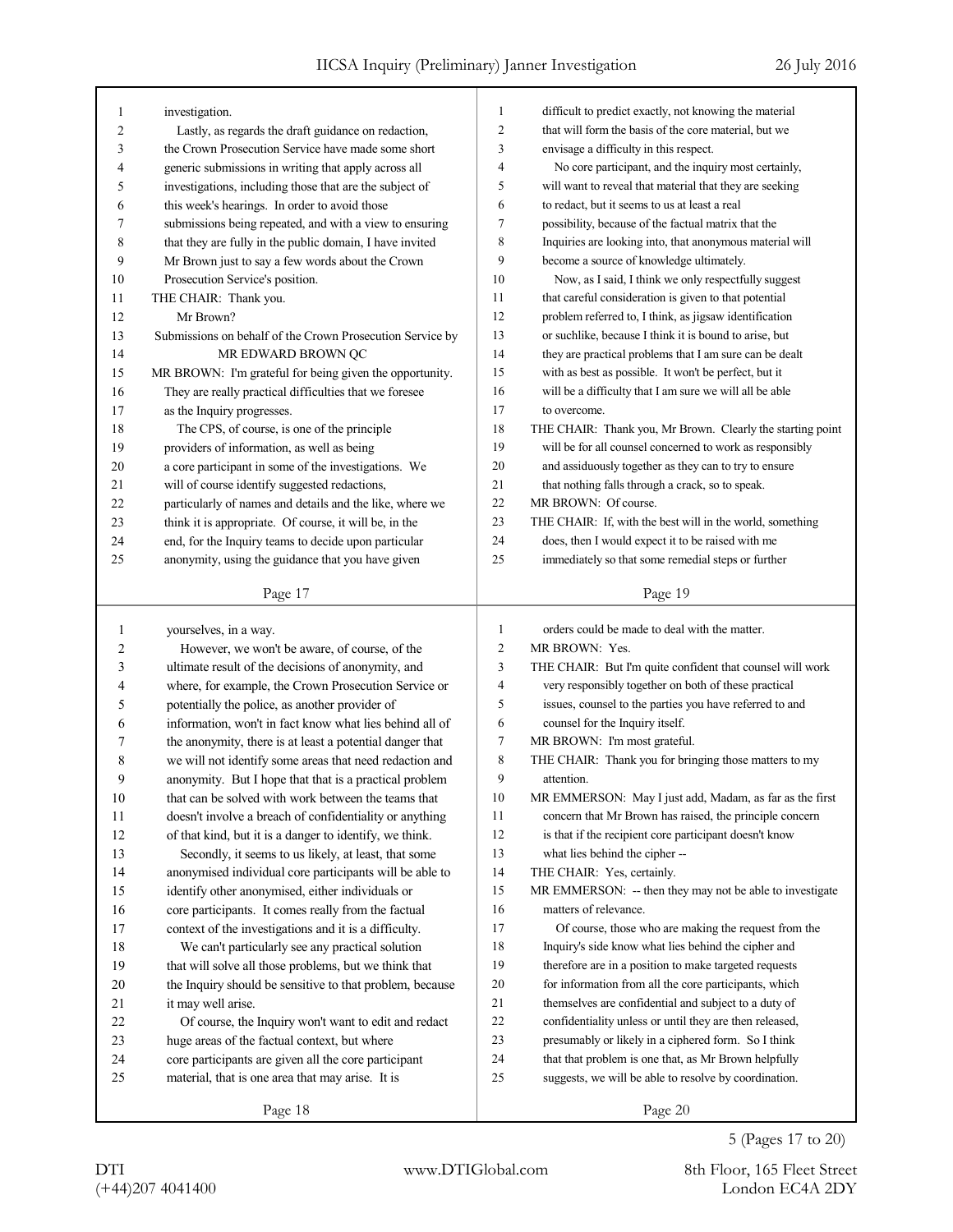| $\mathbf{1}$   | THE CHAIR: And as between counsel, the imparting of that       |
|----------------|----------------------------------------------------------------|
| $\overline{c}$ | confidential knowledge ought to be able to be done.            |
| 3              | MR EMMERSON: It doesn't need to be done between counsel; it    |
| 4              | is done subject to formal confidentiality undertakings.        |
| 5              | THE CHAIR: Yes.                                                |
| 6              | MR EMMERSON: So far as the ever-present problem of jigsaw      |
| 7              | identification is concerned, it is always very difficult       |
| 8              | to know what the risks of that happening are. Clearly,         |
| 9              | if there are significant risks of reprisal against             |
| 10             | an individual, then one would want to be very satisfied        |
| 11             | that that risk was minimised -- minimised to vanishing         |
| 12             | point, in fact.                                                |
| 13             | But on the other hand, to delete all identifying               |
| 14             | information about an institution at which two people may       |
| 15             | have been present would render the Inquiry's public            |
| 16             | examination effectively meaningless. So it is a balance        |
| 17             | that needs to be struck and, as you say, Madam, it will        |
| 18             | need to be watched very closely as the process emerges.        |
| 19             | But there is nothing automatic about this process.             |
| 20             | THE CHAIR: No.                                                 |
| 21             | MR EMMERSON: It is considered in great detail.                 |
| 22             | THE CHAIR: No, Mr Brown has flagged the issues I think very    |
| 23             | succinctly, and the Panel and I are aware of them, and         |
|                | I am sure that you will liaise very closely and you will<br>24 |
|                |                                                                |
| 25             | revert to me should you need any further orders.               |
|                | Page 21                                                        |
|                |                                                                |
|                |                                                                |
|                |                                                                |
| 1              | MR BROWN: Certainly, my Lady, thank you.                       |
| $\overline{c}$ | $(11.05 \text{ am})$                                           |
| 3<br>4         | (The hearing into general matters concluded.)<br>INDEX         |
| 5              | Preliminary remarks by THE CHAIR 1                             |
| 6              |                                                                |
|                | the investigations by COUNSEL                                  |
| 7              | TO THE INQUIRY                                                 |
| 8              | Submissions on behalf of the Crown 17                          |
|                | Prosecution Service by                                         |
| $\overline{9}$ | MR EDWARD BROWN QC                                             |
| $10\,$         |                                                                |
| $11\,$         |                                                                |
| 12             |                                                                |
| 13             |                                                                |
| 14             |                                                                |
| 15             |                                                                |
| 16             |                                                                |
| 17             |                                                                |
| 18             |                                                                |
| 19             |                                                                |
| $20\,$         |                                                                |
| 21             |                                                                |
| 22             |                                                                |
| 23             |                                                                |
| 24             |                                                                |
| 25             |                                                                |
|                | Page 22                                                        |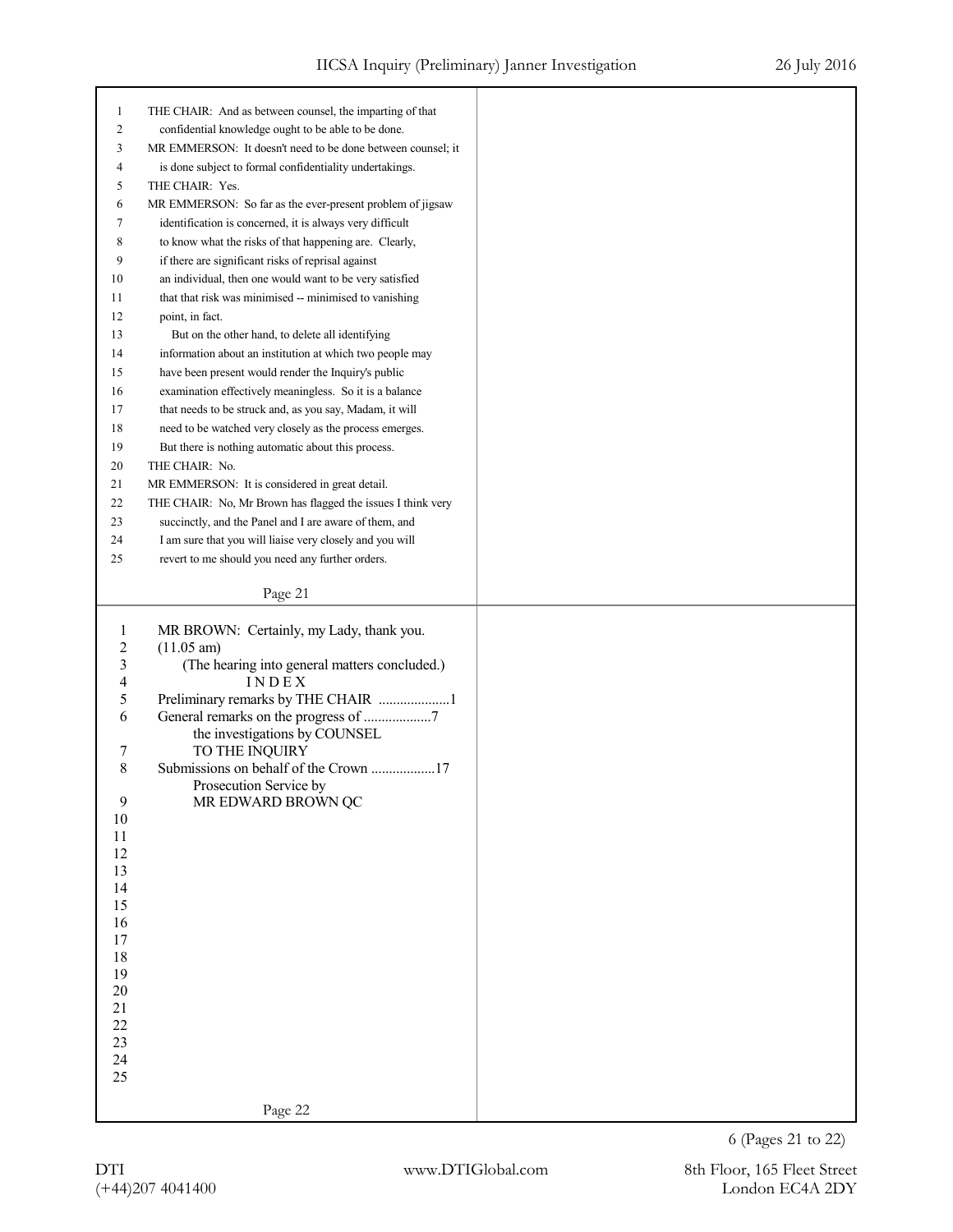| A                      | announced 1:8            | avoid 7:12 17:6           | certainly 19:4              | 9:17                               |
|------------------------|--------------------------|---------------------------|-----------------------------|------------------------------------|
|                        | annual 5:20,25 6:4       | awarding 10:6             | 20:14 22:1                  | commitments 9:20                   |
| ability $3:34:12$      | 6:13,13                  | aware 7:15 10:13          | certainty 12:1              | committed 3:7 14:8                 |
| able 18:14 19:16       | annually 5:22            | 18:2 21:23                | Chair 1:3,4 2:15            | 16:13                              |
| 20:15,25 21:2          | anonymised 5:7           |                           | 17:11 19:18,23              | communications                     |
| abuse 1:10,17 2:3      | 11:16,22 16:8            | B                         | 20:3,8,14 21:1,5            | 8:24 9:1,3                         |
| 3:8,12,175:12,18       | 18:14,15                 | background 8:5            | 21:20,22 22:5               | compensation 10:6                  |
| 7:6 8:5, 17, 25 9:23   | anonymity 13:9,11        | <b>balance 6:15 21:16</b> | change 6:11 12:16           | complainant 13:12                  |
| 10:8,16 13:3           | 13:12,15,20,25           | basis $19:2$              | charged 2:23                | 13:15,18,25 14:4                   |
| 16:11, 13, 17, 20      | 14:14 15:23 17:25        | <b>behalf</b> 17:13 22:8  | child 1:10,17 2:2,3         | complainants                       |
| account $12:15$        | 18:3,7,9                 | believe 6:14              | 3:11,17,185:11              | 14:13,14                           |
| accountability 1:25    | anonymous 19:8           | bench 2:6                 | 5:17,18 7:6 8:5,17          | complementary 4:5                  |
| 6:10 10:7 13:4         | appalling 3:21           | best 19:15,23             | 9:22 10:8,16 13:3           | complete 10:9                      |
| achievable 6:8         | appear $16:24$           | beyond 3:14               | 13:23 16:11,13              | completed 8:6                      |
| achieving $4:6$ 10:6   | application 15:8         | bind $12:10$              | children 1:23 2:5           |                                    |
| Act 3:6 13:21,21       |                          | <b>bound</b> 19:13        |                             | comprehensive<br>10:22             |
| 14:2,8                 | applications 7:20        | <b>Braunstone 1:11</b>    | 2:25 3:4,21 4:13<br>16:23   |                                    |
| acting $6:10$          | 7:22 13:11,13            | 7:7                       |                             | concern 20:11,11<br>concerned 9:21 |
| active 7:19            | applies 13:22            | breach 18:11              | church 1:13,23<br>13:2      |                                    |
| activities 6:1,3       | apply 15:1 16:25<br>17:4 | brief 2:20 14:24          |                             | 19:19 21:7                         |
| add 20:10              |                          | <b>briefly</b> 5:13 16:6  | cipher 16:25 20:13<br>20:18 | concerning $1:10,13$               |
| addition 5:25 6:4      | approach 5:9 11:15       | <b>bring 8:21 10:24</b>   |                             | 1:14,15,227:4                      |
| 8:2                    | 12:17,18,23 15:10        | bringing $20:8$           | ciphered 16:9,14            | concerns 1:16                      |
| address 6:23 10:20     | appropriate 8:18         | broadcast 11:14           | 20:23                       | conclude 6:6                       |
| 15:20                  | 12:14 17:23              | broadcasting 11:10        | circulated 14:16            | concluded 22:3                     |
| adequacy 10:5          | appropriately 3:9        | 11:24 12:8,9,17           | 16:1                        | concludes 6:19                     |
| administrative         | area 18:25               | 13:1,8                    | circumstances 8:21          | conclusion 15:19                   |
| 3:23                   | areas 18:8,23            | <b>Brown</b> 17:9,12,14   | civil $10:5$                | conclusions 10:11                  |
| advanced 7:24          | arguments 11:4           | 17:15 19:18,22            | clear 12:14                 | conduct 11:9                       |
| affect 11:9            | arrangements 13:8        | 20:2,7,11,24              | <b>Clearly</b> 19:18 21:8   | confidence 3:2                     |
| afternoon 7:17         | asked 9:8                | 21:22 22:1,9              | closed 11:1                 | confident 20:3                     |
| ago 8:2                | asking 15:12             | build $4:1,14$            | closely 21:18,24            | confidential 9:6                   |
| $\lim 9:11,23$         | aspect 4:22              | business $2:174:2$        | closing $10:25$             | 20:21 21:2                         |
| Alexis 2:8             | aspects 12:4             | 6:1,13,24                 | collective 2:9              | confidentiality                    |
| allegations $1:10,12$  | assessment 10:21         |                           | collectively 14:22          | 18:11 20:22 21:4                   |
| 1:13, 13, 15, 17, 19   | asset 3:4                | $\mathbf C$               | combination 4:9             | connection 7:5                     |
| 1:22 2:2 7:5 8:21      | assiduously 19:20        | call 6:21                 | come 2:10                   | 16:16                              |
| 8:25 14:5 16:17        | assist 5:15,17           | called 12:2               | comes 18:16                 | consent 5:6                        |
| 16:17                  | attention 8:22 20:9      | Cambridge 1:14            | coming 6:3 9:14             | consequences 4:24                  |
| alleged 7:4 16:13      | August 8:10              | capacity 4:1              | commence 8:10               | consider 2:9 15:8                  |
| 16:19                  | <b>Australia 5:12</b>    | care 2:5                  | commencement 1:5            | consideration                      |
| alongside 5:8          | <b>Australian 5:10</b>   | careful 19:11             | comment $5:13$              | 19:11                              |
| ambitious 3:5          | automatic 21:19          | carefully 6:16            | 14:17                       | considered 21:21                   |
| <b>Amendment</b> 13:21 | autumn 8:11              | cases 13:19 14:3,12       | comments 2:20               | considering 11:5                   |
| analysing 8:1          | available 9:7,11         | <b>Catholic</b> 1:23 13:2 | <b>Commission 5:11</b>      | considers 13:17                    |
| Anglican 1:13          | average 9:3,4            | certain 8:21              | commitment 3:3              | consultation 10:8                  |
|                        |                          |                           |                             |                                    |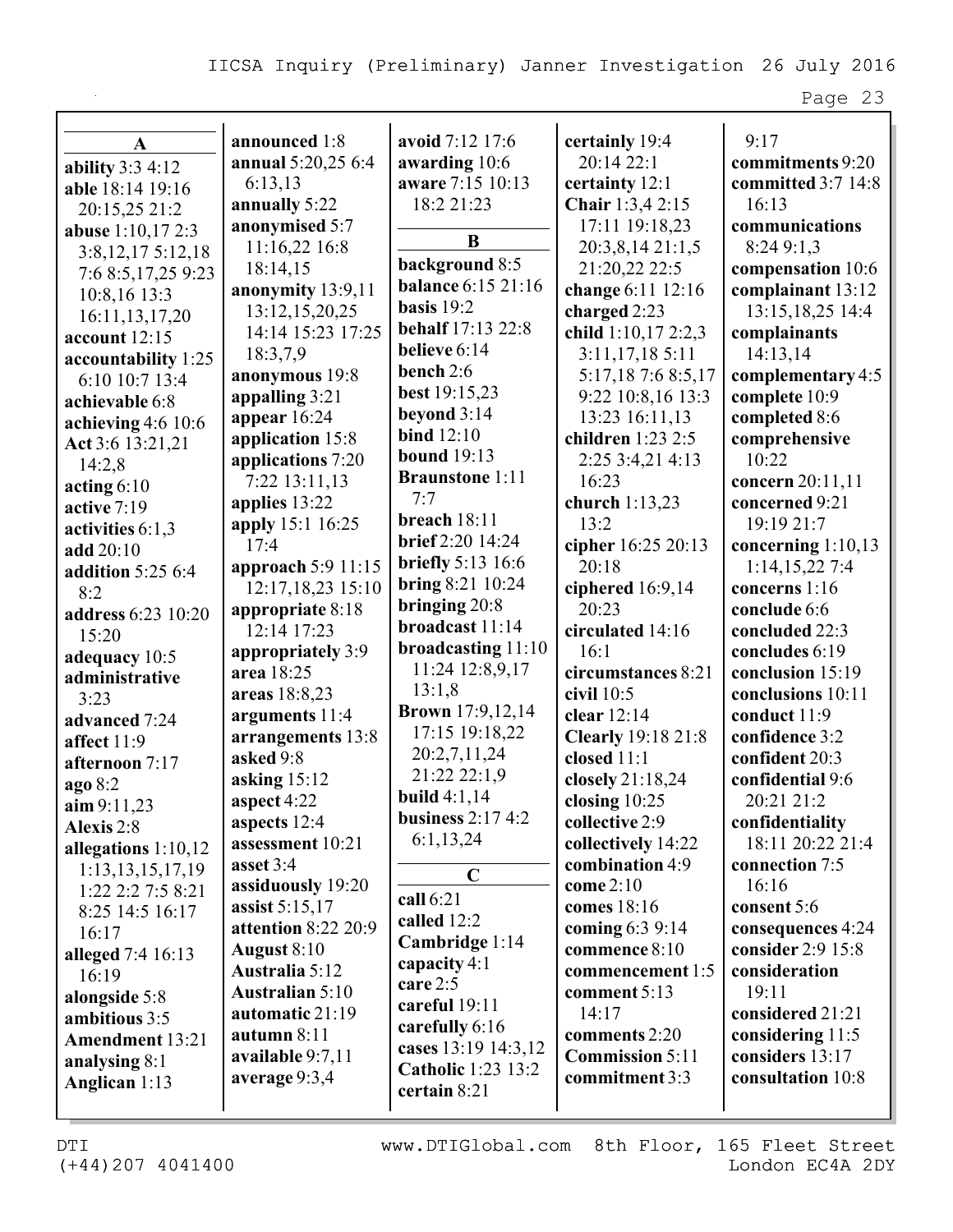| $10:15,24$ 11:1      | deal 7:11 20:1      | domain 16:18 17:8      | 12:2 16:24                 | 20:10                      |
|----------------------|---------------------|------------------------|----------------------------|----------------------------|
| contact 4:14         | dealt 19:14         | draft 13:14 16:1       | evidence-based             | firstly $7:12$             |
| contest 15:4         | debated 10:10       | 17:2                   | 10:11                      | five-minute 11:13          |
| context 2:1 8:5,18   | debates 9:21        | driving $6:10$         | Evidence-gatheri           | flagged 21:22              |
| 11:5 18:17,23        | decide 15:17 17:24  | Drusilla 2:8           | 7:24                       | focused 4:21               |
| continually 8:4      | decided 11:15 12:8  | due 5:5 8:10 9:7       | evidenced 3:19             | focuses $10:19$            |
| continues 4:12       | decision 12:9 15:17 | 10:12 12:1 15:7        | exactly 19:1               | follow $10:12$             |
| contribute 10:1      | decisions 18:3      | duty 2:4 20:21         | examination 21:16          | following $11:10$          |
| contributing 8:3     | define 5:16         | E                      | example 16:15 18:4         | foresee $17:16$            |
| convicted 16:10      | defined 9:25        |                        | excluded 11:21             | form 19:2 20:23            |
| coordination 20:25   | degree 14:6         | $E$ 22:4               | executive 11:5             | formal $21:4$              |
| core 7:14,20,22,23   | delay $11:13$       | earlier 3:24 5:25      | exercise 8:14              | forms $5:20$               |
| 9:14 11:16 12:11     | delete 21:13        | edit 18:22             | expect $19:24$             | framework 4:14             |
| 12:13,20 13:5,10     | deliver 2:12        | edited 11:14           | experience 4:19 5:7        | Frank 2:8                  |
| 13:12, 16, 18, 25    | delivering 3:1      | <b>EDWARD</b> 17:14    | 10:22                      | free $9:6$                 |
| 14:4, 17, 18 15:14   | describe 8:16       | 22:9                   | experiences 5:8            | fulfilling 4:21            |
| 15:22 16:2,8,23      | deserves 6:16       | effect 3:15            | 8:17                       | fully 16:18 17:8           |
| 17:20 18:14,16,24    | designated 7:23     | effectively 21:16      | expertise 4:2              | function 8:20              |
| 18:24 19:2,4         | designed 8:15       | effort 12:22           | explain $2:13$             | functioned 4:11            |
| 20:12,20             | desirable 14:9      | either 12:4 18:15      | explained 8:12             | functioning 4:11           |
| cost 3:17            | detail 7:12 21:21   | embark 2:17 7:3        | exploitation 2:3           | further $1:5,19$           |
| Council 1:15         | detailed 4:9        | 14:21                  | 3:18,215:18                | 10:11 11:23 14:10          |
| counsel 6:21 7:2     | details 9:13 15:24  | emerges 21:18          | express 4:18               | 19:25 21:25                |
| 19:19 20:3,5,6       | 16:8 17:22          | <b>Emmerson 2:18</b>   |                            | <b>future 3:1 4:8 5:16</b> |
| 21:1,3 22:6          | determine 2:11      | 6:21,25 7:3 20:10      | F                          | 12:19                      |
| counselling 9:11     | determined 13:14    | 20:15 21:3,6,21        | face 9:10,10               |                            |
| course 5:5 9:7       | development 10:2    | emotional 9:9          | fact 18:6 21:12            | G                          |
| 10:12,12 12:2,24     | different 9:18      | emphasise 11:23        | fact-finding $8:14$        | general $7:1,11$           |
| 14:14 15:7 16:3      | 12:23               | emphasised 12:20       | factors 12:15              | 13:17 15:20 22:3           |
| 17:18,21,23 18:2     | difficult 19:1 21:7 | <b>Employees</b> 16:19 | facts $2:11$               | 22:6                       |
| 18:22 19:22 20:17    | difficulties 17:16  | enable 11:13 14:6      | factual 4:24 18:16         | generally 2:19             |
| covers $14:13$       | difficulty 18:17    | enabling 12:20         | 18:23 19:7                 | 16:20                      |
| <b>CPS</b> 17:18     | 19:3,16             | endeavour 3:25         | failure 4:13               | generic 17:4               |
| crack 19:21          | direct 4:23 8:25    | engagement 9:12        | <b>failures</b> 3:8,13 7:5 | gentlemen 6:19             |
| criminal $10:6$ 14:2 | 12:18               | engine $6:10$          | <b>falls</b> 19:21         | give 2:18 9:23             |
| Crown 17:3,9,13      | directly 12:7       | ensure 15:23 19:20     | far 7:23 8:23 14:4         | 11:17 12:2                 |
| 18:4 22:8            | disclosure 15:21    | ensuring 17:7          | 20:10 21:6                 | given 3:7 13:6             |
| current 5:15 9:21    | disclosures 3:9     | entitled 13:19         | feeling $3:12$             | 14:18 17:15,25             |
| currently 11:8       | discuss 11:3        | environment 4:20       | field $10:17,24$           | 18:24 19:11                |
|                      | distinct 4:5        | envisage 19:3          | filmed $11:19$             | gives $13:15$              |
| D                    | distorted 11:20     | establish 14:6         | final $15:18$              | go 6:11                    |
| $D$ 22:4             | divided 10:18       | established 3:5        | find $2:11$                | goals 4:6                  |
| danger 18:7,12       | documents 7:25      | Evans $2:7$            | findings $4:246:7$         | good 1:4 16:21             |
| data $5:3$           | 15:21               | ever-present 21:6      | first 1:21 7:7 10:3,4      | grateful 17:15 20:7        |
| date 6:18 10:25      | doing 6:15,17       | evidence 11:18         | $11:10,24$ 16:7            | great $21:21$              |
|                      |                     |                        |                            |                            |
|                      |                     |                        |                            |                            |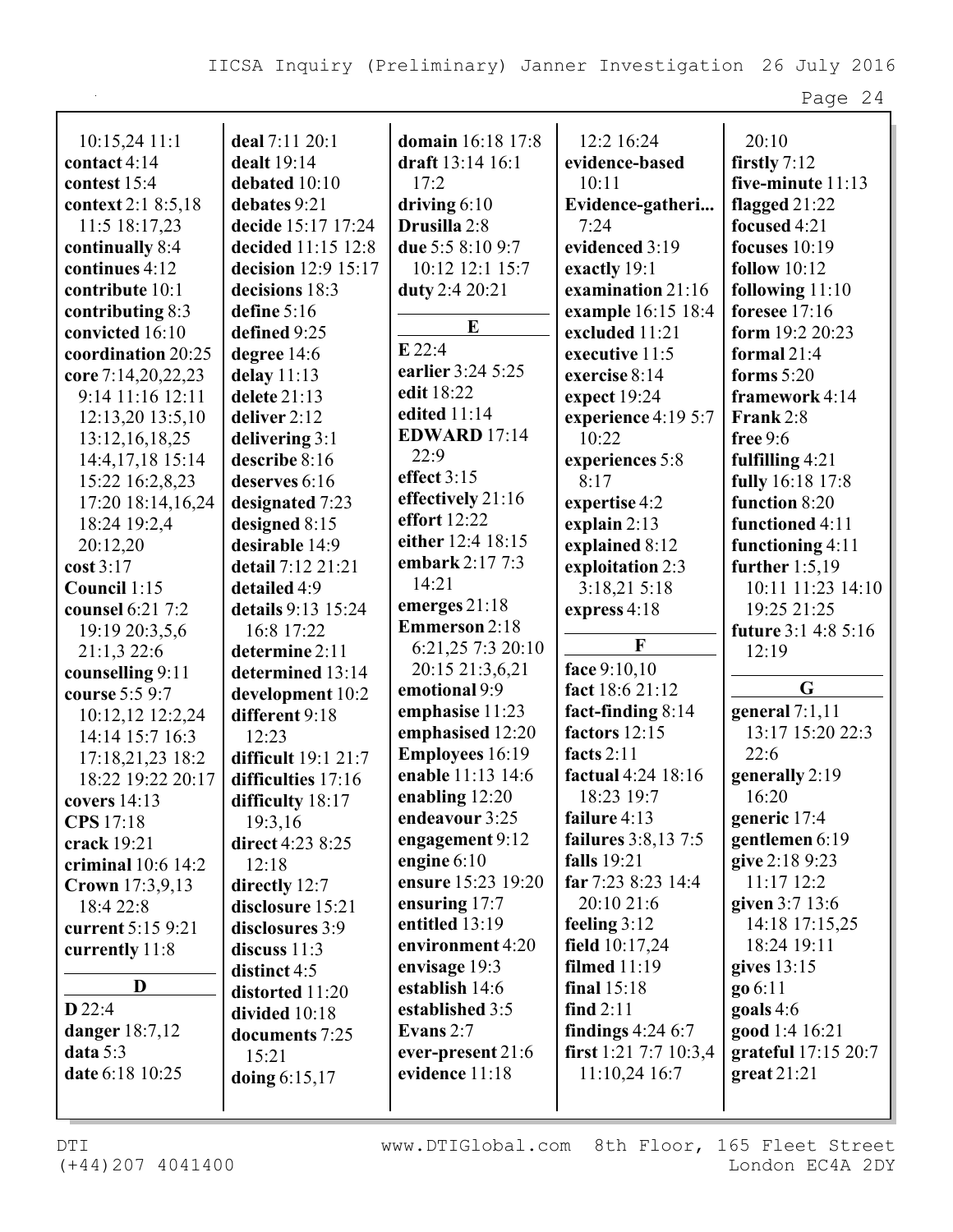| greater 2:23               | 4:12                       | 19:4 20:6 22:7              | $\mathbf{J}$                              | looking 19:8                        |
|----------------------------|----------------------------|-----------------------------|-------------------------------------------|-------------------------------------|
| group $15:10$              | impacted 4:12              | Inquiry's $1:7,21$          |                                           | Lord 1:11,18 7:6                    |
| growing 3:12               | imparting $21:1$           | 2:1,194:17,23               | <b>Janner</b> 1:11,18 7:6                 |                                     |
| Guardian 14:23             | imperative 4:15            | 5:22 6:1,9 7:10             | $\text{Jay } 2:8$                         | M                                   |
| 15:3                       | importance 2:20            | 8:3,8 10:2 20:18            | <b>Jay's</b> 3:20                         | Madam 7:3,18 8:2                    |
| guidance 16:1,3,6          | 12:20                      | 21:15                       | jigsaw 19:12 21:6<br><b>July</b> 1:1 5:21 | 8:13 9:16 10:13                     |
| 17:2,25                    | important $4:165:3$        | instance 12:16              | justice 3:15 10:5                         | 11:11 12:8 14:9                     |
|                            | 8:20 10:2                  | institution 21:14           | 15:10                                     | 20:10 21:17                         |
| $\bf H$                    | improvements 4:8           | institutional 1:12          | justified 13:18                           | maintain $15:16$                    |
| hand 9:9 21:13             | inappropriate              | 1:182:25:117:5              |                                           | majority 13:11                      |
| happening $3:921:8$        | 11:13                      | 8:6,17                      | $\mathbf K$                               | making 8:25 9:4                     |
| health $3:15$              | incalculable 3:18          | institutions 2:4 3:8        | keeps $6:17$                              | 13:14 14:24 20:17                   |
| hear $12:12$               | include 1:21 6:8           | 4:10 5:4 16:19              | key 4:3 10:10                             | Malcolm 2:7                         |
| heard $4:18$               | includes 13:23             | <b>intend</b> 14:15         | kind 18:12                                | malfunction 3:14                    |
| hearing $1:162:17$         | including $2:14$           | intended 6:2                | Kingdom 1:24                              | mandatory 10:16                     |
| 7:4,16 11:18,21            | 14:20 17:5                 | <b>intention</b> 5:20 7:11  | know 18:6 20:12,18                        | 11:3                                |
| 15:5 16:4 22:3             | increasing 9:1             | interest 14:12              | 21:8                                      | manifestations                      |
| hearings $1:6,9,19$        | increasingly 3:21          | internal 8:7                | knowing 19:1                              | 3:19                                |
| $1:22$ 3:24 5:10           | incurring 14:1             | internet 3:22               | <b>Knowl</b> 1:14                         | <b>March 1:9 7:18</b>               |
| 7:13,15,188:1              | independent 11:2           | investigate 9:18            | knowledge 19:9                            | marks $1:5$                         |
| 11:11,12 12:3,5            | <b>indicated 8:2 12:12</b> | 20:15                       | 21:2                                      | material $2:108:4$                  |
| 12:19,24 13:10             | 14:15                      | investigation 1:7           | known 16:15                               | 11:14 18:25 19:1                    |
| 14:20 15:15,19             | individual 4:24 6:7        | $1:16$ 3:20 6:5,7,14        |                                           | 19:2,5,8                            |
| 17:6                       | 12:21 18:14 21:10          | 8:19,22 12:10,13            | L                                         | materially 12:16                    |
| hearings' $4:4,22$         | individuals 9:24           | $13:2,3,4$ 17:1             | ladies 6:19                               | matrix 19:7                         |
| held $1:9$                 | 16:10,12 18:15             | investigations 5:15         | Lady $22:1$                               | matter 15:20 20:1                   |
| help $5:15$                | individuals' 15:24         | 5:16 7:1,10,20,21           | Lambeth 1:15                              | matters 5:24 7:9                    |
| helpfully 20:24            | industry 3:25              | 8:4 9:14 11:7,9,25          | Lastly 17:2                               | 11:8 20:8,16 22:3                   |
| hold 10:9 11:2             | inform $5:15$              | 12:7, 11, 22, 25            | late 1:11,177:6                           | meaningless 21:16                   |
| Home 2:13 10:14            | information 5:2            | 13:5 15:1 17:5,20           | left $3:12$                               | means $10:6$                        |
| hope 18:9                  | 10:21,23 14:10             | 18:17 22:6                  | legal 4:23 7:25                           | measures 11:16                      |
| House $1:14$               | 17:19 18:6 20:20           | <b>invite 2:18 10:4</b>     | liability 14:2                            | 12:4                                |
| huge $18:23$               | 21:14                      | <b>invited</b> 12:3 13:11   | liaise $21:24$                            | media 14:17,22,23                   |
|                            | informing $4:7$            | 16:2 17:8                   | lies 18:6 20:13,18                        | 15:3,3,10 16:16                     |
| <b>ideas</b> 10:23,24      | infrastructure 4:1         | involve 18:11               | light $15:10$                             | members $2:67:3$<br>8:24            |
| identification 9:22        | initial $1:76:5$           | involved 16:20              | <b>Limited</b> 14:23 15:3                 |                                     |
| 10:20 19:12 21:7           | Inquiries 3:6 19:8         | involving $1:11,17$         | line $5:9$                                | merely $11:5$<br>methods 9:18       |
| <b>identify</b> 17:21 18:8 | inquiry $2:7,10,21$        | <b>issue</b> 1:24 6:6 10:17 | list $13:22,22$                           |                                     |
| 18:12,15                   | 2:25 3:5,25 4:2,25         | 12:12                       | live 12:2                                 | migrants 13:3                       |
| identifying 12:1           | 5:6,8,11 6:22 7:2          | issues 4:7 7:11 9:21        | live-stream $11:12$                       | minded $15:16$<br>minimised $21:11$ |
| 21:13                      | 8:16,23 9:1,6,8,12         | 10:3,10,12,20               | 11:20                                     | 21:11                               |
| identities 16:12           | 9:17,20 10:9 11:2          | 11:4 15:7 20:5              | live-streamed                             |                                     |
| identity $16:14,25$        | 12:10,19 13:17             | 21:22                       | 11:12                                     | modules $1:7,8,10$<br>6:5           |
| immediately 19:25          | 14:1,6 15:22,25            | Ivor $2:8$                  | lives $3:11$                              | moment 8:2                          |
| impact $3:10,14$           | 17:17,24 18:20,22          |                             | longer $15:3$                             |                                     |
|                            |                            |                             |                                           |                                     |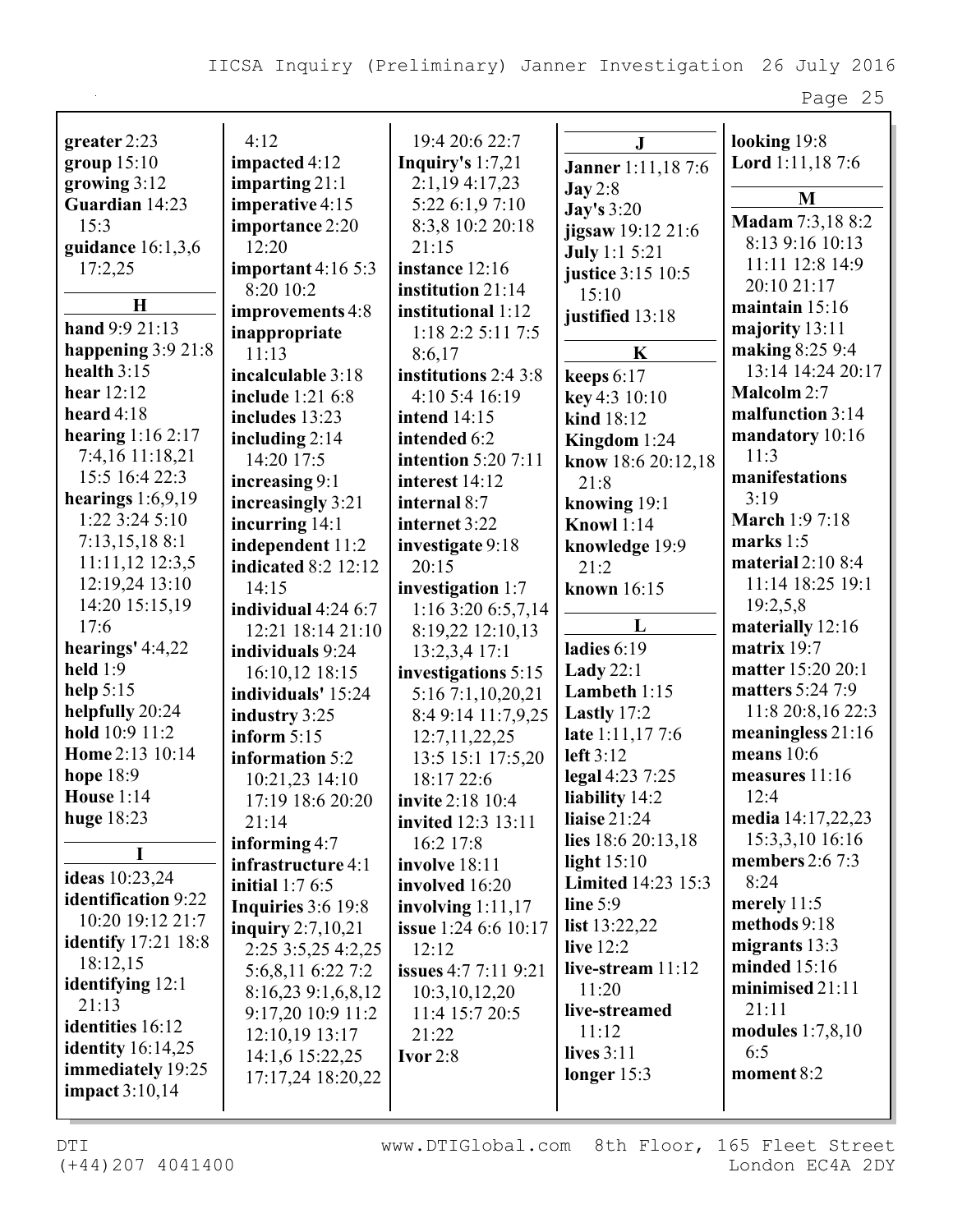| morning $1:48:13$   | order 7:12 9:18,25    | place 8:9 12:25     | procedural 2:14           | 9:20 15:24           |
|---------------------|-----------------------|---------------------|---------------------------|----------------------|
| move 13:9           | 11:3 13:14,18,24      | planning 5:23       | 7:9                       | published 1:20       |
|                     | 14:13, 16, 25 15:5    | point 12:6 19:18    | process 6:9 10:8,24       | 7:16 10:3,14         |
| N                   | 15:8, 13, 18, 23      | 21:12               | 21:18,19                  | 15:25 16:16          |
| $N$ 22:4            | 17:6                  | points $11:23$      | Professor 2:7,8           | publishing 5:17,25   |
| name 16:15          | orders 20:1 21:25     | police 8:19,22 9:5  | 3:20                      | purpose 5:14         |
| names 16:7,10,23    | organisations 9:23    | 18:5                | profound $3:10,15$        | purposes 15:5        |
| 17:22               | 14:22                 | policy-making 10:1  | progress 2:19 5:22        |                      |
| nation's 3:2        | original 5:17 12:8    | 10:23               | 6:13,187:1,19             | $\mathbf 0$          |
| nature 14:7,11      | 12:17 13:1 15:17      | position 17:10      | 22:6                      | QC 1:11 7:7 17:14    |
| necessary $4:1,15$  | ought $21:2$          | 20:19               | progresses 9:2            | 22:9                 |
| 15:9,23             | outside 1:24          | possibility 19:7    | 17:17                     | question 10:15 13:9  |
| need 13:6 15:20     | overcome 19:17        | possible 19:15      | Project 4:3,4,4,20        | quite 20:3           |
| 18:8 21:3, 18, 25   | owe 2:4               | potential 18:7      | 5:2,4 8:8,14,20           |                      |
| needs 21:17         |                       | 19:11               | Project's 5:14            | $\mathbf R$          |
| News 14:23 15:3     | ${\bf P}$             | potentially 18:5    | projects $4:3,58:7$       | raise 15:6           |
| non-state 2:4       | Panel 2:7 3:6 6:23    | practical 17:16     | proposed 16:7             | raised 19:24 20:11   |
| northeast 8:10      | 7:3 10:11,13          | 18:9,18 19:14       | proposes 15:4             | range 5:4            |
| northwest 8:9       | 21:23                 | 20:4                | Prosecution 17:3          | re-emphasise 4:16    |
| note 14:24          | paper 10:15,19        | precious 3:4        | 17:10,13 18:4             | reach 10:11          |
| notification 15:2   | papers 9:21,23        | precise 14:7        | 22:8                      | real 3:17 19:6       |
| November 1:8        | 10:3,4,9,12           | predict 19:1        | protect 3:3 4:13          | really 17:16 18:16   |
| number 7:8 8:6,12   | participant 7:20,22   | preliminary 1:3,6,9 | protecting 2:25           | reason 16:21         |
| 8:25 11:8 13:23     | 14:4 17:20 18:24      | 1:22 3:24 6:20      | protection 1:23           | received 7:22,24     |
| 14:3,11,22          | 19:4 20:12            | 7:4,14,18 11:11     | protective 11:15          | 8:23 15:2 16:5       |
|                     | participants 7:14     | 12:5,24 13:10       | 12:4                      | receives 5:2         |
| $\mathbf 0$         | 7:23 9:14 11:16       | 14:19 16:4 22:5     | protects 13:24            | receiving 9:3        |
| obviously 15:12     | 12:11,13,20 13:5      | preparation 8:1     | protocol 15:25            | recipient 20:12      |
| occasions 8:12      | 13:10, 12, 16, 19, 25 | present 9:2 21:15   | provide 4:9 5:3 7:8       | recommendations      |
| October 10:25       | 14:17,18 15:14,22     |                     | 8:15 9:9                  | 2:12 6:9             |
| offence 14:7        | 16:2,8,23 18:14       | preserve 15:23      |                           | redact 18:22 19:6    |
| offences 13:20,22   | 18:16,24 20:20        | press 11:20         | provided 9:13             | redacted 16:8,11     |
| 13:23               | particular 9:25       | presumably 20:23    | provider 18:5             | 16:14,21,24          |
| offending $14:5,11$ | 12:21 17:24           | prevent 3:8         | providers 17:19           | redaction $15:21,22$ |
| <b>Office 10:14</b> | particularised 14:5   | prevention 9:22     | providing 8:4             | 15:25 16:2 17:2      |
| once 10:8 11:1      | particularly 17:22    | prevents 14:1       | provisional 11:17         | 18:8                 |
| ongoing 3:19 4:7    | 18:18                 | principle 17:18     | 14:25 15:5                | redactions 17:21     |
| open 14:14 15:9     |                       | 20:11               | provisionally 11:15       | reference 4:17,22    |
| opened 7:21         | parties 20:5          | principles 15:9     | 13:13                     | 9:19                 |
| opening 5:21 6:22   | penal $3:16$          | prior $15:21$       | <b>public</b> 3:16 4:4,22 | referrals 9:5        |
| 9:16                | people $21:14$        | priority 2:23       | 6:17 8:1,24 10:10         | referred 8:19 19:12  |
| opinions 10:17      | perfect 19:15         | private 4:20 5:1,10 | 11:4,11,20 12:2           | 20:5                 |
| opportunity 3:2 7:8 | period 9:25           | problem $18:9,20$   | 12:19 14:12 16:18         | regards 17:2         |
| 8:15 9:24 10:22     | personal 15:24        | 19:12 20:24 21:6    | 17:8 21:15                | regular 5:20         |
| 13:6 14:18 15:15    | 16:7                  | problems $18:19$    | publication 5:19          | regulated 16:16      |
| 17:15               | persuade 12:22        | 19:14               | publish 5:6,20,23         | related 10:15        |
|                     |                       |                     |                           |                      |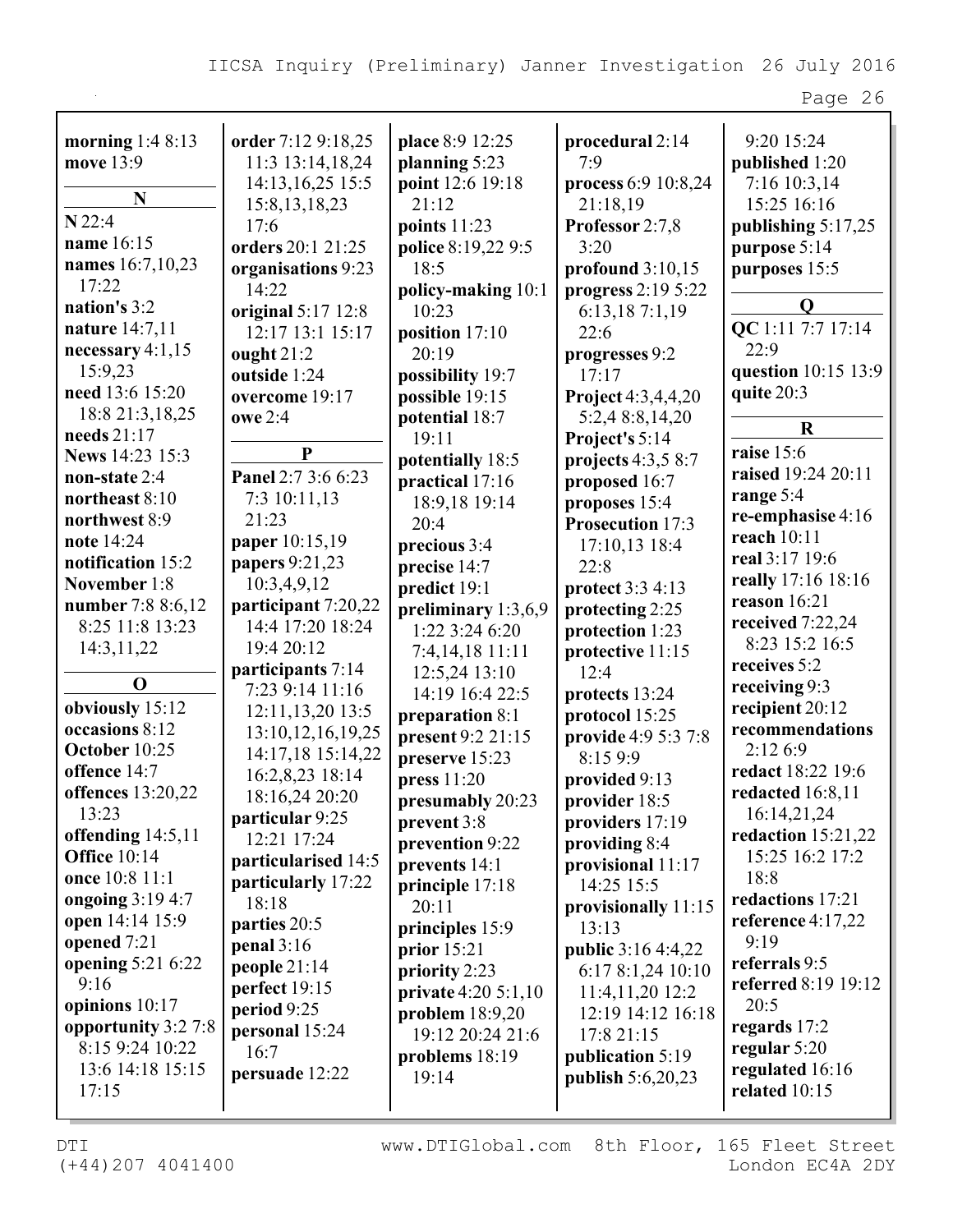| relates 12:6               | respond 3:9                      | seek 12:22           | solution 18:18       | <b>Summarising 16:6</b>          |
|----------------------------|----------------------------------|----------------------|----------------------|----------------------------------|
| relating 15:7              | responses $1:12,18$              | seeking 19:5         | solve 18:19          | support 4:2 9:7,9                |
| <b>relation</b> 4:25 10:20 | 2:2                              | seminar $11:2$       | solved 18:10         | 9:10,12                          |
| 11:24,25 12:9,25           | responsibility 2:9               | seminars $10:10$     | source 19:9          | sure 19:14,16 21:24              |
| 14:25                      | 2:22                             | sense $8:14$         | spans $5:3$          | survivors $3:11$ 4:17            |
| released 20:22             | responsibly 19:19                | sensitive 18:20      | speak 19:21          | 10:7                             |
| relevance 20:16            | 20:4                             | separate $4:226:12$  | specific 11:7 14:10  | suspicions 10:16                 |
| relevant 10:23             | restate 2:19                     | 6:1411:2             | 15:6 16:21           | system $10:5,5$                  |
| 16:25                      | restore 3:2                      | separately 6:6       | specifically 4:21    | systemic 4:7                     |
| remainder 1:20             | restriction 13:14                | series 1:6 9:20      | specifics 6:23       | systems $3:16$                   |
| remains 3:18               | 13:17,24 14:13,16                | serves 2:21          | staff $3:25$         |                                  |
| remarks $1:36:21$          | 14:25 15:13                      | service 9:7,13 17:3  | stage 11:25 14:10    | T                                |
| $6:22$ 7:1 22:5,6          | result 18:3                      | 17:13 18:4 22:8      | 15:13                | take 7:7 12:15,19                |
| remedial 19:25             | reveal 19:5                      | Service's 17:10      | starting $19:18$     | 12:23,25                         |
| remind $2:21$              | revealing 4:6                    | services 3:16        | state $2:4$          | taken 4:14 12:17                 |
| render $21:15$             | revert $21:25$                   | session $5:1$        | statement 2:18       | 14:9                             |
| reparation 10:7            | right 4:15,18,19                 | sessions 5:5 8:9,10  | 5:21 6:2 9:16        | tangible 6:8                     |
| reparations 1:25           | 6:15 13:24 15:6                  | 9:11                 | status 7:22          | targeted 20:19                   |
| 13:5                       | risk 21:11                       | set 1:19 9:19        | statutory $13:20,25$ | task $3:7$                       |
| repeated 8:13 17:7         | risks $21:8,9$                   | sets 13:21           | steps 19:25          | team 5:14 7:25 8:3               |
| repeating 7:12             | Rochdale 1:14                    | setting 11:4         | streams 5:23         | teams 17:24 18:10                |
| report 5:20,22,24          | roles $4:5$                      | settings 8:6         | strike 6:15          | telephone 9:10                   |
| 6:6 8:16                   | <b>Roman</b> 1:23                | severe 3:14          | struck $21:17$       | term $4:21$                      |
| reporting 6:12             | room $11:18,21$                  | sex 13:23            | subject 11:13 12:7   | terms 4:17 5:19                  |
| 10:16,20 11:3              | Rotherham 3:20                   | sexual 1:10,17 2:3   | 13:1 17:5 20:21      | 9:19                             |
| reports 2:12 5:8           | round $10:3$                     | 2:33:11,17,18        | 21:4                 | terrain $9:19$                   |
|                            |                                  | 5:12,18,187:6        | submissions 9:24     | tested 5:10                      |
| 6:4,8,13,13,14<br>8:18     | <b>Royal 5:11</b><br>ruled 11:11 |                      |                      | testimony 11:22                  |
|                            |                                  | 8:17 9:22 10:8,16    | 10:25 11:6,10        | thank 17:11 19:18                |
| representations            | ruling 11:24 12:4,8              | 13:3,20 14:5         | 12:3, 12, 21 15:4    | 20:8 22:1                        |
| 13:7 14:19,24              | 12:17 13:2 15:12                 | 16:11,13,20          | 15:16 16:3,4 17:4    | things $10:19$                   |
| 15:1                       | rulings $2:14$                   | share $4:19$         | 17:7,13 22:8         | think 17:23 18:12                |
| represented 14:23          | S                                | shared 4:25 5:7      | submitted 14:24      |                                  |
| 15:11                      | safe $4:19$                      | sharing $10:21$      | subsequent 7:13      | 18:19 19:10,12,13<br>20:23 21:22 |
| reprisal 21:9              |                                  | <b>Sharpling 2:8</b> | 12:6                 |                                  |
| request $14:10$            | satisfied 21:10                  | sharply $10:17$      | substantial 7:19     | third 15:20                      |
| 20:17                      | schedule 14:8                    | short 17:3           | 10:14                | Thirdly $16:12$                  |
| requested 13:12            | scheduling $1:19$                | shortly 14:20        | substantive 7:9      | thoroughly 6:16                  |
| requests 20:19             | scope 5:16 15:7                  | side 3:23 20:18      | successful 5:10      | three 4:3,5 6:12                 |
| research $4:45:14$         | screen $11:18$                   | significant 21:9     | succinctly 21:23     | 12:25                            |
| 5:14,178:3,7               | second 7:4 12:6                  | $\textbf{Sir } 2:7$  | suchlike 19:13       | time 4:14 5:3 9:2                |
| reserve 15:6               | secondly 7:13                    | sitting $1:5$        | suggest $19:10$      | 12:14                            |
| reserved 2:15              | 16:10 18:13                      | small $14:3,11$      | suggested 17:21      | timely 2:21                      |
| resolve 20:25              | Secretary 2:13                   | social $3:14$        | suggests 20:25       | today 2:6,15 15:11               |
| respect 3:3 19:3           | section 13:21                    | society 2:24 3:13    | suitable 13:6        | today's 1:5,16 2:17              |
| respectfully 19:10         | see 18:18                        | 3:14,17              | summaries 5:7        | 6:23 7:16 15:5                   |
|                            |                                  |                      |                      |                                  |
|                            |                                  |                      |                      |                                  |